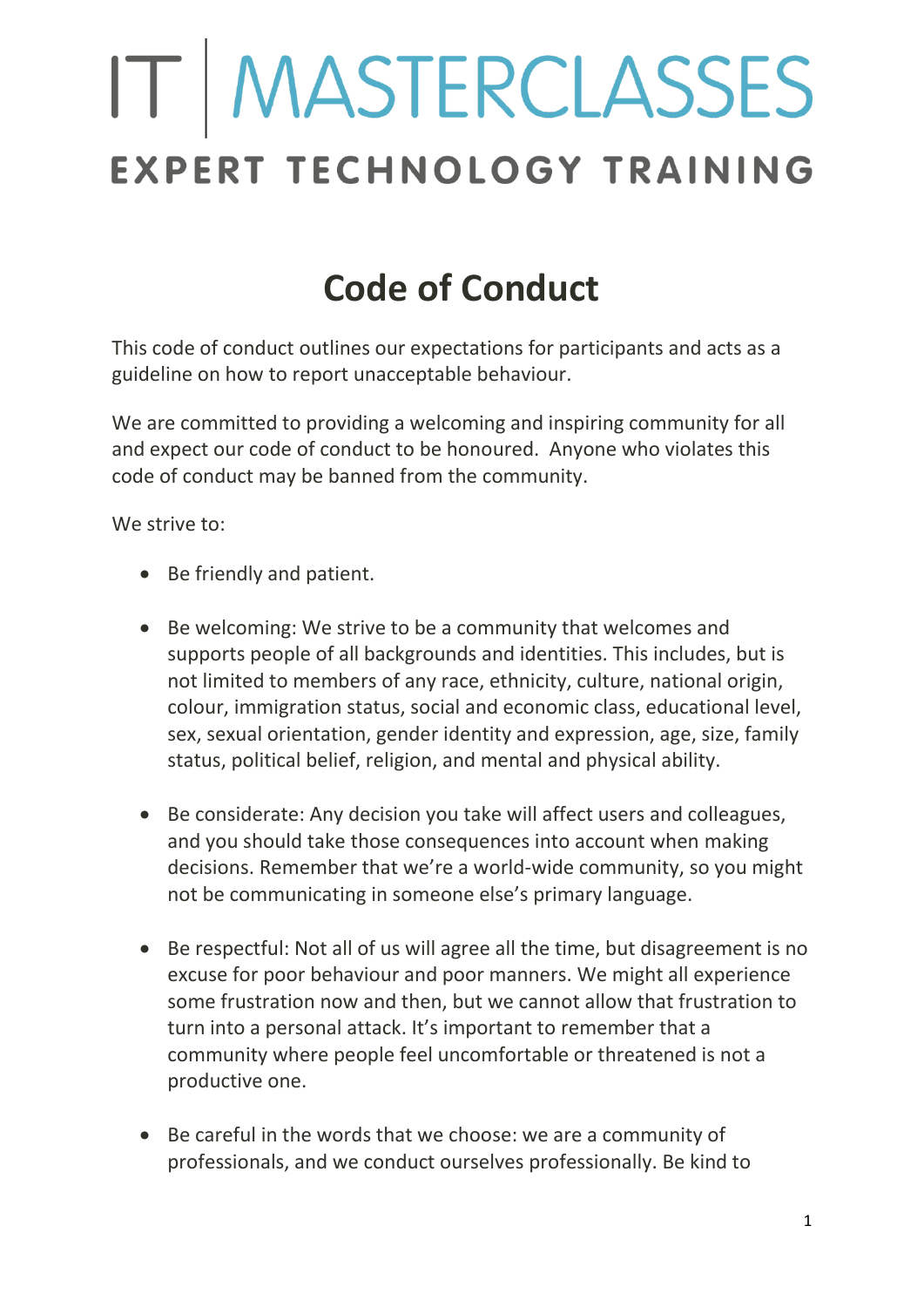others. Do not insult or put down other participants. Harassment and other exclusionary behaviour aren't acceptable.

• Try to understand why we disagree: Disagreements, both social and technical, happen all the time. It is important that we resolve disagreements and differing views constructively. Remember that we're different. The strength of our community comes from its diversity, people from a wide range of backgrounds. Different people have different perspectives on issues. Being unable to understand why someone holds a viewpoint doesn't mean that they're wrong. Don't forget that it is human to err and blaming each other doesn't get us anywhere. Instead, focus on helping to resolve issues and learning from mistakes.

#### **Definitions**

Harassment includes, but is not limited to:

- Offensive comments related to gender, gender identity and expression, sexual orientation, disability, mental illness, neuro(a)typicality, physical appearance, body size, race, age, regional discrimination, political or religious affiliation
- Unwelcome comments regarding a person's lifestyle choices and practices, including those related to food, health, parenting, drugs, and employment
- Deliberate mis-gendering. This includes deadnaming or persistently using a pronoun that does not correctly reflect a person's gender identity. You must address people by the name they give you when not addressing them by their username or handle
- Physical contact and simulated physical contact (e.g., textual descriptions like "*hug*" or "*backrub*") without consent or after a request to stop
- Threats of violence, both physical and psychological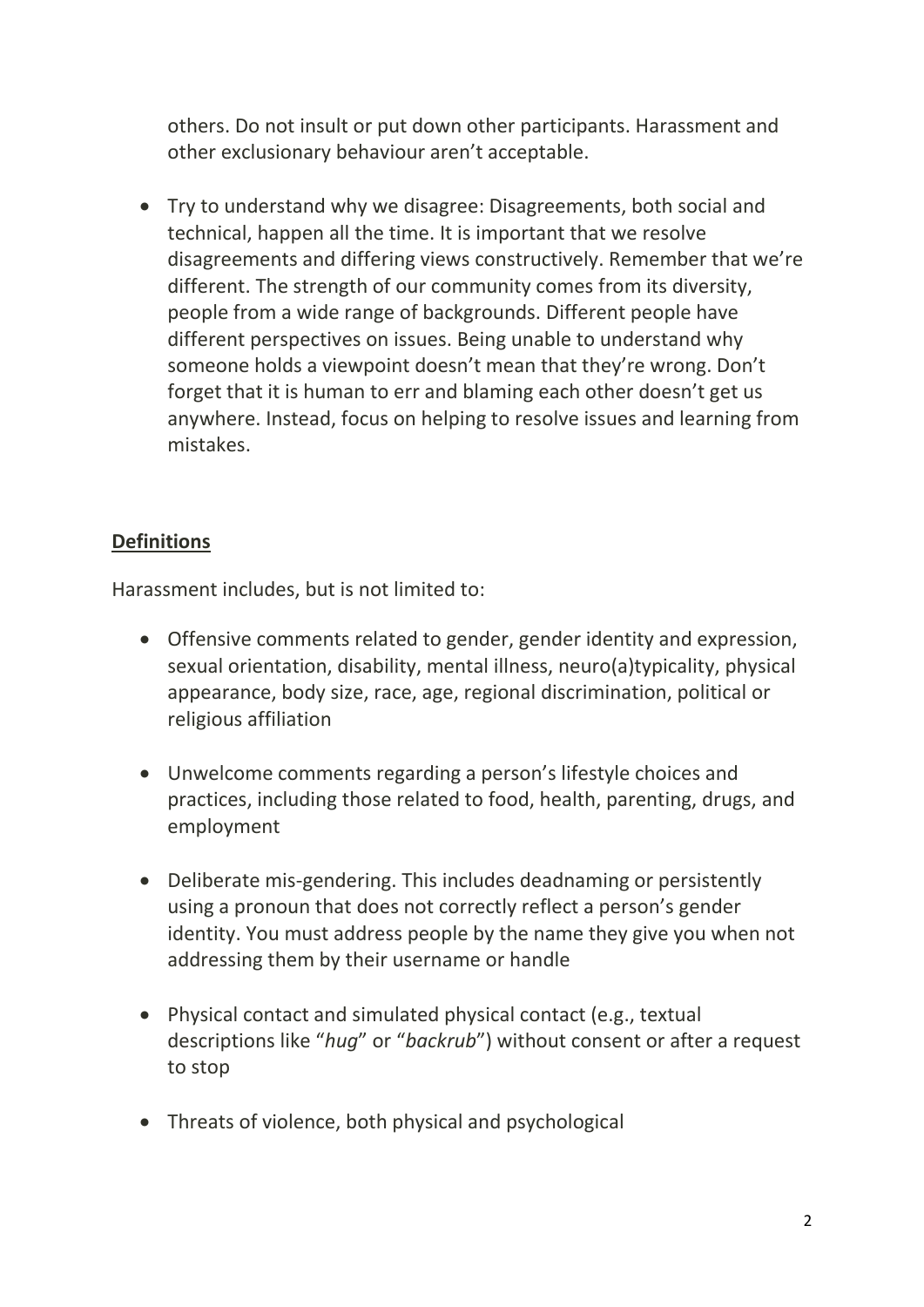- Incitement of violence towards any individual, including encouraging a person to commit suicide or to engage in self-harm
- Deliberate intimidation
- Stalking or following
- Harassing photography or recording, including logging online activity for harassment purposes
- Sustained disruption of discussion
- Unwelcome sexual attention, including gratuitous or off-topic sexual images or behaviour
- Pattern of inappropriate social contact, such as requesting/assuming inappropriate levels of intimacy with others
- Continued one-on-one communication after requests to cease
- Deliberate "outing" of any aspect of a person's identity without their consent except as necessary to protect others from intentional abuse
- Publication of non-harassing private communication

Our open source community prioritizes marginalised people's safety over privileged people's comfort. We will not act on complaints regarding:

- Reasonable communication of boundaries, such as "leave me alone," "go away," or "I'm not discussing this with you"
- Refusal to explain or debate social justice concepts
- Communicating in a 'tone' you don't find congenial
- Criticizing racist, sexist, cissexist, or otherwise oppressive behaviour or assumptions